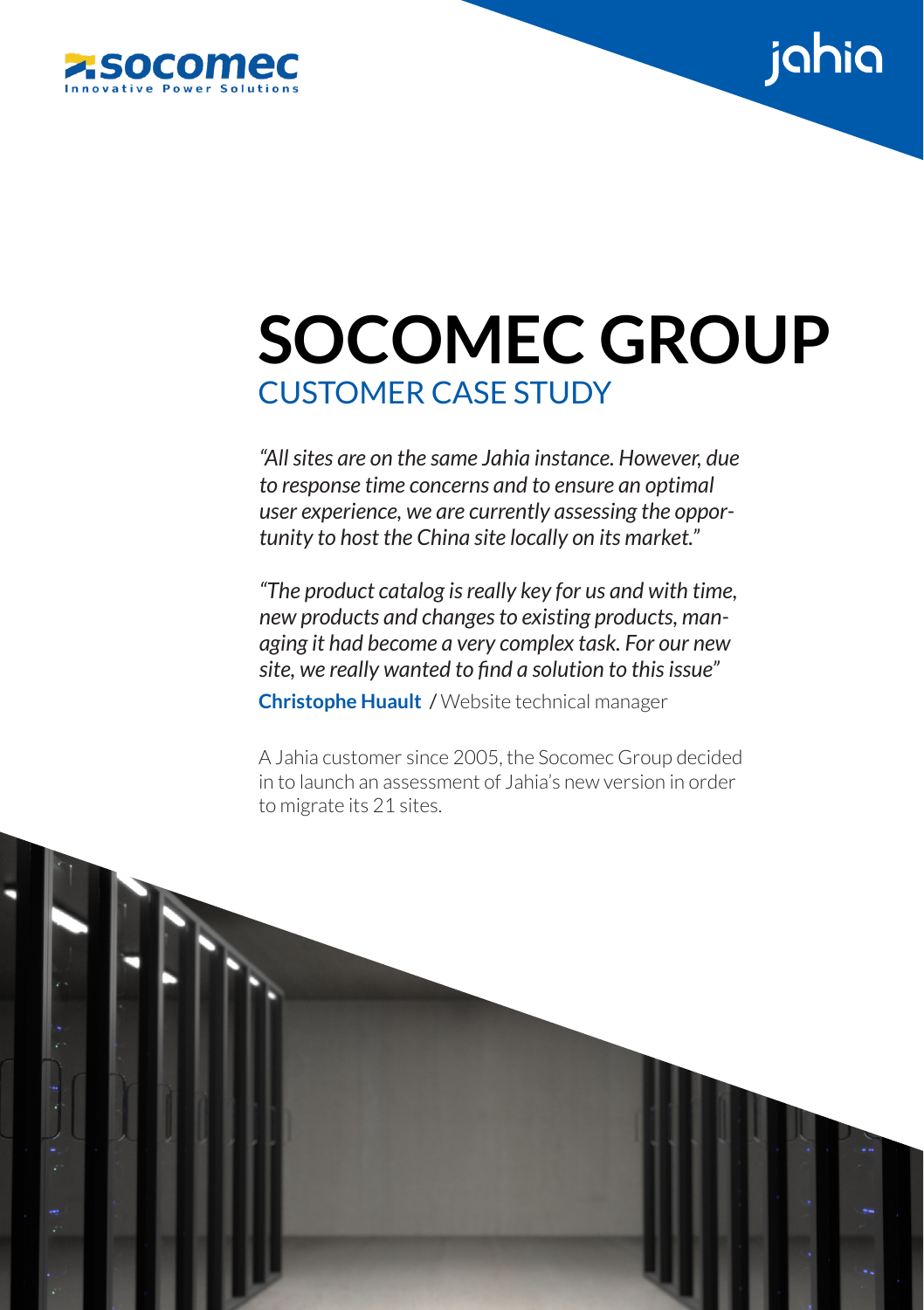**A manufacturer providing expert solutions for LV electrical networks: power control and safety, critical power, energy efficiency and solar power.** 

Founded in 1992**, an independent, family owned company.**

3,200 **employees spread over 25 subsidiaries around the world: Socomec has total control of the design, manufacture and marketing of its products.**

## 250 **product descriptions**

## 14 **languages**

9 **production sites (4 in France, 1 in Italy, 1 in Tunisia, 1 in India, 2 in China) integrate the company's core technological know-how and ensure the quality of its products whilst respecting customer requirements in terms of delivery times**

€428 million **was the posted turnover of the group in 2014**

#### **The stakes behind socomec's web presence**

The group's website – or rather its several websites – is the showcase for its entire product offering in each of these domains, and it must offer a product catalog tailored to local standards and in the local language, for each world region, or even country.

Every year, over 600,000 visitors come to the group's websites looking for state-of-the-art technical solutions to their challenges. For this reason, the websites must be both simple and pleasant to browse while providing a high level of detail for all products. Management of the product catalog is therefore a major concern for Socomec, for maintenance as much as for deployment across national sites.

General website administration is done by the Communication Department. Christophe Huault of the Information Systems Department is in charge of the site's technical development.

The sites are published with the latest version of Jahia. Thanks to the tools provided, the upgrade to the newest version was completed easily and smoothly.

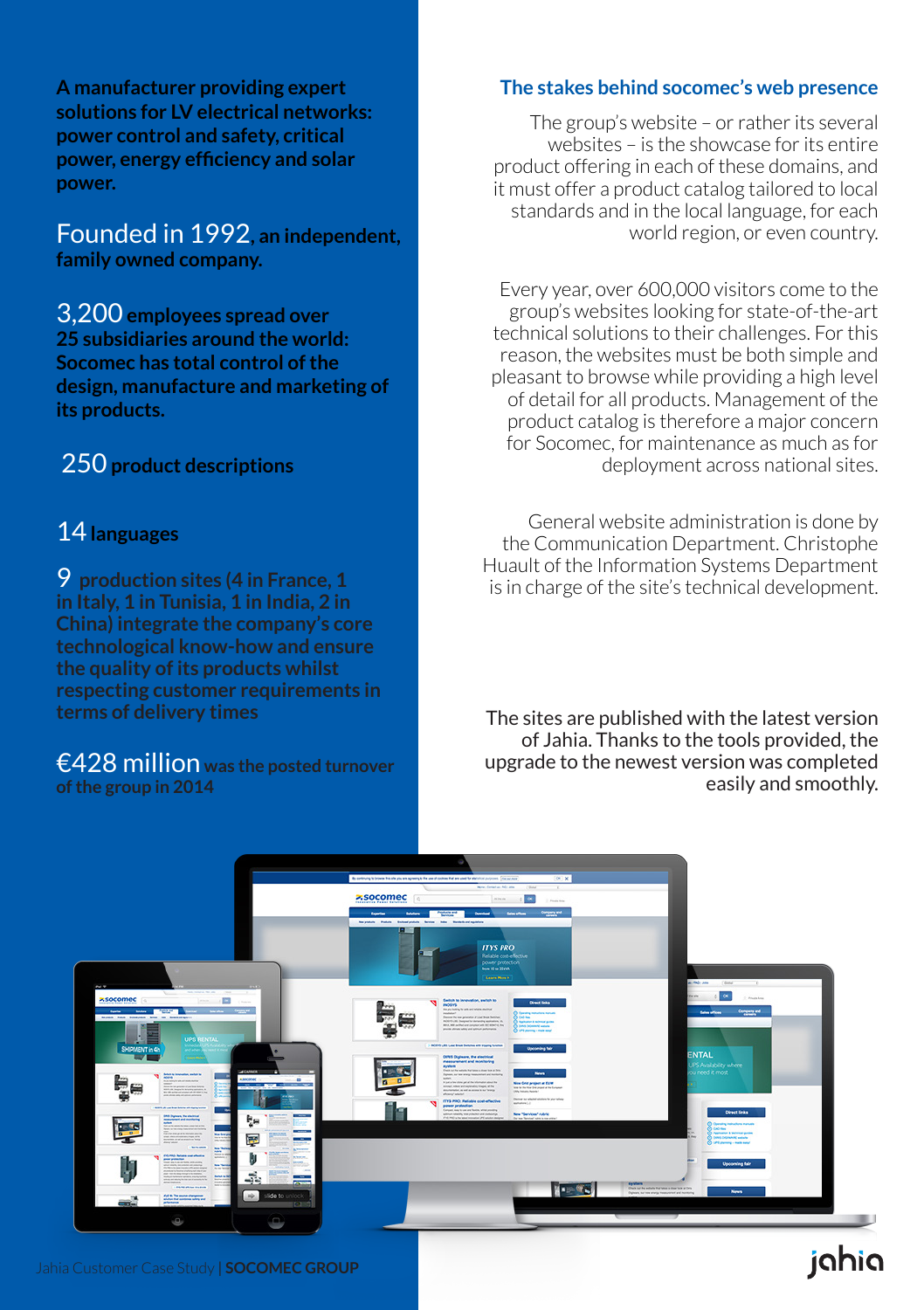#### **The migration project**

Christophe Huault – the group's website technical manager – was given the mission to expand Socomec's web presence and the decision to migrate to the newest version of Jahia was taken. The aim was to provide a clearer and more concise overview of the company's four areas of expertise with easy access to the entire product catalog, while providing centralized management and maintenance of the product catalog for Socomec teams.

#### Key elements of the project

The project started with the development of a POC (Proof of Concept) and concluded four months later that the solution met the needs of Socomec, mainly thanks to the following features:

- Centralized product catalog management.
- Multilingual support.
- Multi-site support.
- Partner extranet.

#### The project team

The project was to be conducted in-house by a team led by the person in charge of the websites in collaboration with Christophe Huault, the website technical manager. The internal project team was composed of seven people gathered around the various skills required:

— One website technical manager from the IT Department.

— One web project manager, assisted by three editors from the Communication Department.

— One web project manager and one contributor from the Marketing Department.

In addition to the Jahia teams in charge of project support and maintenance, the Socomec project team also selected a few other service providers to assist them:

- One developer from Atos Consulting.
- One expert from SEO agency WAM.
- One art director and one CSS developer from web design agency Vegas Deluxe.

#### Key dates of the project

The actual project started the next month with the following objectives:

— Launch of the global site in one year's time.

— Launch of the sites for France, Australia, the United Kingdom and India two months afterwards.

— Launch of the sites for Germany, the USA, Italy, Spain, Turkey, the Netherlands, Romania, Portugal, Poland, Belgium, Russia, Vietnam, Slovenia and Sweden over the subsequent four months.

— Launch of the site for China before the end of the year.

#### In concrete terms

Management of the product catalog made it possible to create a unique common repository on which all languages are declared. Products are categorized by area of expertise, language and country, so that when deploying a site it is possible to display only products categorized under the languages enabled in the new site and for the relevant country. Administration of the catalog is now centralized and facilitates maintenance and product changes. Jahia's multi-site support and capabilities for deploying "children" sites from a global site offer great flexibility in the creation of national sites, which can be widely customized and adapted to local standards and regulations. Thanks to centralized management of product references and to product categorization, national sites automatically inherit the relevant catalog for their region. The data is accessed via Jahia's REST API to retrieve and match existing catalog data. Finally, the partner extranet is a dedicated space for viewing documents.

#### **Visit: socomec.com**